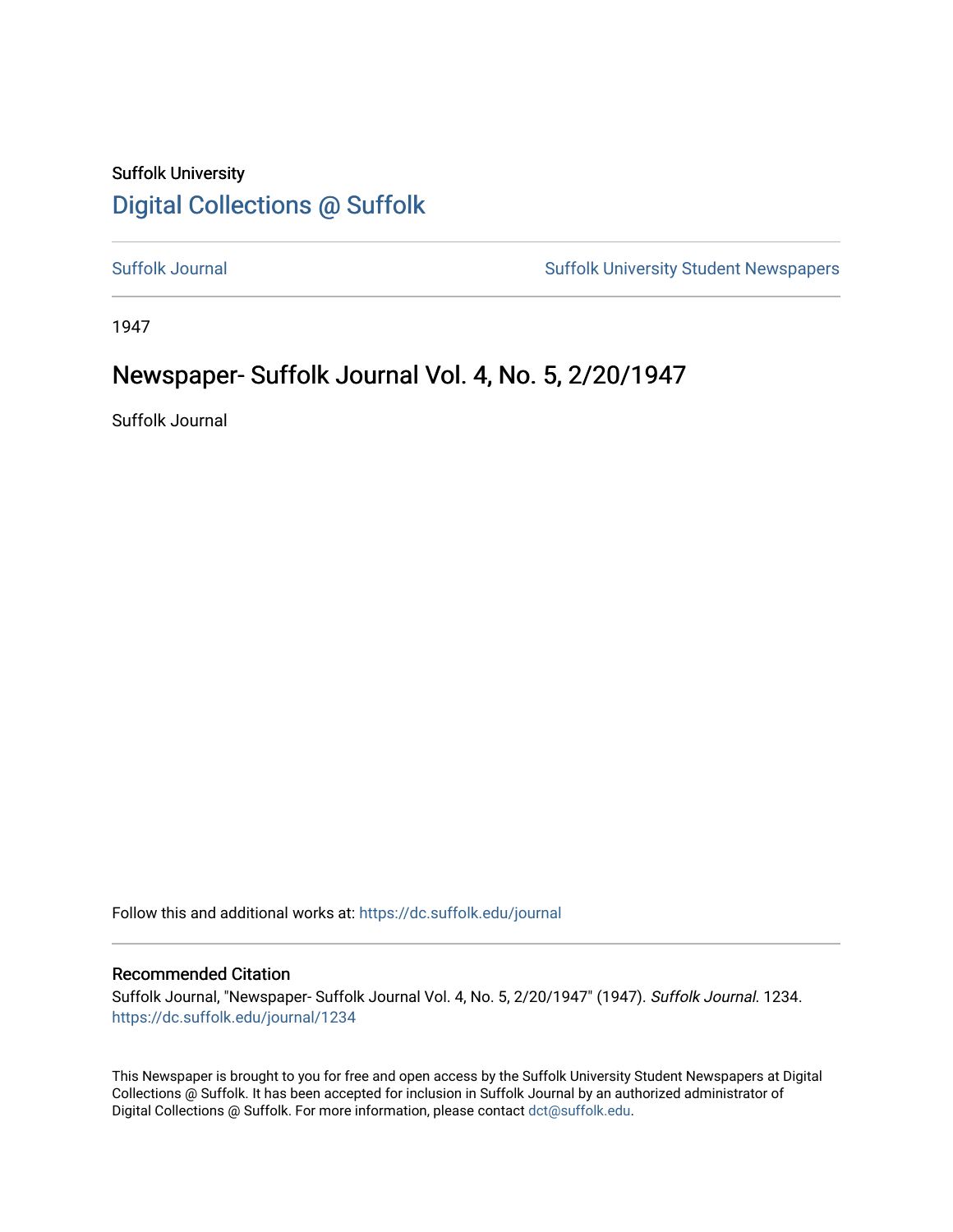,~~p~~~~~

 $\sum_{i=1}^n$ 

 $k \sim -1$ 

~:  $\sim$ 

ÿ., -,  $\acute{\text{y}}$  $\sim$  $\cdot$ ~! ;i• l-

 $\mathcal{F}$ 

~  $\mathcal{U}$  .  $\mathbb{F}$  . in Mark J:,

 $\mathbf{v}$ F;.

 $\ddot{\epsilon}$ .

"A,

### VOL. 4, NO. 5 BOSTON, MASSACHUSETTS FEBRUARY 20, 1947

*"Ge SUFFOLK JOURNAL* 

... *"The heights by great men reached and kept were* . *hot attained by sudden flight;* 

Above is the Debating Team of '38 which the Team of today is trying to emulate.

# *Creative Writing Club* The drama was based on the Elected to the Suffolk Student Council from the day division conflicting forces of conservative were George Karayasiles. Richard Carson and Samson Gilman for the

#### By NANCY OTIS

The Suffolk Creative Writing club was originated in June, 1946 as the first postwar extra-curricula activity at the university.

*-But they, while their companions slept,*  · *Were toiling upward in the n'ight." -Longfellow.* 

*''Rosmersholm* '' *Overcomes* 

Under the competent direction of Mr. Donald Hanson, the Suffolk Dramatic Workshop presented its first effort to small, but appreciative audiences on the evenings of January 17th and 18th. The play, Ibsen's thought-provoking "Rosmersholm," is difficult and probably should not have been attempted by such an inexperienced group. The group was also beset by every technical difficulty that can accompany a first production, and every one concerned deserves to be com mended for a splendid effort which left the audience more than satisfied.

Samuel Cinamon whose stage pres- and Dean Ott as "ex-officio." ence denoted ac~ing exp~rienee . Faculty Aatiatl . trayal of Rector Kroll. As Rosmer, caught between the liberal<br>and conservative ways of life,

## . *Difficulties* , S U First Since '38 *Student Council Urges*  -*Cooperation*

Government At

Announcement of election results for the new Student Council and members of the faculty who will serve to integrate the administration and student body was made by Dean Lester· Ott at a special meeting held Wednesday, January 12, at noon in the auditorium. Assailing the lack of student interest in the entire election program, the Dean praised those who exhibited enough school spirit to participate in the competition, and urged continued cooperation from losers as well as victors. The deplorable lack of interest at the polls and at announced school assemblies is a challenge to the new council, which should assume as one of its first duties, the guardianship of student affairs.

conflicting forces of conservative were George Karavasiles, Richard Carson, and Samson Gilman for the<br>and liberal thought and on those in-<br>dividuals who suffered from the McDonald, and Stanley Borenstein for the College of **Plans** Own Publication dividuals who suffered from the McDonald, and Stanley Borenstein for the College of Liberal Arts;<br>and superb lighting added greatly Stevenson for the College of Journalism. Representing the evening<br> Speaker To Be Present At Meeting to the general atmosphere, though division are Richard Lamb for Pre-Legal and Mary Nolan for the at times, the music tended to College of Liberal Arts. The faculty council which will serve drown out the dialogue. The cast, the students consists of Dean Goodrich, Edward Blackman, instructor<br>on the whole, was well chosen, in history. Assistant Dean Fiorallo, in charge of student activities. in history, Assistant Dean Fiorello, in charge of student activities.

for those students interested in organization to secure two speak-<br>promoting to a higher degree of ers per term for the interest in the promoting to a higher degree of  $\begin{vmatrix} \text{ers per term} & \text{for} \\ \text{club.} & \text{This} & \text{will} & \text{give} & \text{Suffolk} \end{vmatrix}$ literary standards, the ability of club. expression through writing. Guid-<br>students a chance to hear and talk<br>ing spirits hehind this encourage- with Boston's literary men. In ing spirits behind this encouragement of writing activity and addition, the club is working on criticism among Suffolk under- plans for issuing its own publica-<br>criticism among Suffolk under- tion later in the semester. Corresgraduates were Robert E. Craw- $\frac{1}{2}$  instructor in Spanish and pondence will be carried on with<br>  $\frac{1}{2}$  instructor in Spanish and pondence will be carried on with government, now faculty advisor other colleges and universities to  $f_{\text{cm}}$  the club and William H get ideas for its own edition. It for the club, and William H. get ideas for its own edition. It Cleveland, Jr, former member of give the Suffolk group a variety the Suffolk faculty and the club's of ideas for its own edition. It the Suffolk faculty and the club's  $\frac{1}{2}$  is a median in the contrading first alumnus member. Mr. Cleve- should be realized by any student  $\frac{1}{\text{land}}$  has 'instituted a creative  $\frac{1}{\text{theo}}$  interested in creative writing that writing competition for members this club was organized for him. of the organization in memory of Each person is welcome to attend three of his former students who annual discover for himself that the gave their lives in World War II.  $\frac{1}{4}$  convivial atmosphere of our Suffolk The first in this series of contests  $\left| \begin{array}{c} \text{the first in this series of the elements} \\ \text{for more on this series of the first.} \end{array} \right|$ was highly succesful and members  $\begin{array}{|l|}\n\hline\n\text{for more enthusiasm and dexterity}\n\end{array}$ are now submitting manuscripts for the second competition.

faculty room unless the dates are in conflict with exams or univer sity holidays. Present officers include Charles Leonard as Chaneellor;. Robert Goehring as Treasurer; Nancy Otis as Secretary. Prospective members are required to\_ attend three .meetings and at the third, present the membership committee with an original manuscript. Before the fourth meeting the manuscript is judged by the committee and the applicant is notified as to acceptance or rejection on the basis of his manuscript and interest in the club. If accepted, the new member reads his work at the fourth meeting. More at Suffolk should take advantage of this opportunity to try their wings in the field of writing. Prose and poetry are equally acceptable.

BOSTON, Jan. 30-Appointment of George David Kirwin as instructor in English at Suffolk University was announced today. Mr. Kirwin will also oonduct courses in public speaking in the College of Liberal Arts, beginning with the second semester.

Graduated from Bates College in 1942, Mr. Kirwin entered Boston University Graduate School, January, 1946. In the USAAF, he wrote directed, and produced two shows in Trinidad. From 1944- 45 he published the daily poop sheet and monthly magazine at Borinquen Field, Puerto Rico.

VETERANS SECOND advisor to the "Beacon," under-At Boston University, he was graduate publication, director of "The Company," College of Liberal Arts dramatic group. In 1946 he was admitted as a Ph.D; candidate.

> Appointment of Guy V. Slade as instructor in the law school of Suffolk University was announced today by President Gleason L. Archer. He will conduct courses

vard and from Boston University basketball team was successful<br>Law School, At Boston Univer- against the sports challenge of

and a contribution, represented the Assisting at the polls were Arthur Metestasio, coordinator of characterization, represented the veterans' affairs and instructor in French; Dr. Robert Freedman, head of the biology department; Mr. Fiorello; Fred Bloomhardt, instructor in humanities; Fred Feely and William Rogers of the office staff. Candi-dates should be commended for their originality and enthusiasm duringand conservative ways of his, the campaign. Kelly, Joyce, and Louison's "Three Steps in the Right" Richard Carson looked and acted Direction" and O'DonnelJ's. "No Substitute for Experience" proved successful. Gilman's rhyming flyers should also be commended. All candidates urged attendance at the polls to take advantage of the voting privilege.

> The Council, delayed by a tie in elections between David Goldman and Stanley Borenstein, voted at its first meeting and named Borenstein to the organization. Vacancies in office caused by a lack of candidates from the College of Journalism will probably be filled with appointments by the new council. Plans are being made to lay the functioning foundations of the council on the basis of the corresponding organization at Harvard. Sub-divisions\_ including committees on athletics and publicity will concern themselves directly with student activities.

Meetings are held every other Thursday evening in the library

The organization was established  $\begin{bmatrix}$  Plans have been made by the these students interested in organization to secure two speak-

## CITIZENS FIRST

By SAMUEL B. CINAMON

After the last war, veterans flocked to the American Legion and since the temper of the times was isolationist, that organization reflected the thoµghts of the mass of American public opinion. The veterans of today are progressive and international minded and as a result the group known as the American Veterans Committee is on its way to becoming the spokesman for todays veteran.

#### **Liberal Organization**

Under the leadership of Charles Bolte, who took over the AVC in May of 1944, the organization has had a steady rise.

(Continued on page  $2,$  col. 3)

#### Vacancies in . Journalism

#### **Capable Representatives**

It is felt by ail who participated and have shown interest in the campaign that the newly-elected representatives are capable of handing the faculty-student liaison. Others should keep behind the council by encouraging students to take part in school activities. Though a particular type of lethargy is universal in American colleges and universities during this first post-war year, the Student Council, with the cooperation of the entire university, will enter Suffolk further on

the road to progress.

### S *U Quintet* on *Top Close* One *With Coolidge, 58* - *55*

in torts. **Like their contemporaries on the** Slade was graduated from Har- hockey team, the Suffolk University  $58-55$ . Law School. At Boston Univer- against the sports challenge of  $\begin{bmatrix} 1 & -1 & -1 \\ -1 & -1 & -1 \end{bmatrix}$  The first team of Suffolk Univsity he was editor of the Law Re- Calvin Coolidge College from The first team of Suffolk Univ-<br>down the street. Coolidge was the ersity caught right on to the small view. In 1941-42 he was instructor down the street. Coolidge was the ersity caught right on to the small view. In 1941-42 he was instructor down the street. Coolidge was the court by sinking 12 points before and secretary Boston University Law School, and was played in the Boys' Division Coolidge made their first basket.<br>The cluster of the school Cum at the Boston V. M. C. A Coach Law, in order to prevent a was also registrar of the school. Gym at the Boston Y. M. C. A. Coach Law, in order to prevent a He served as, a federal agent in. (which is about the size of a band slaughter, sent in a whole new criminal investigation in the Army box). This condensation of the team. Then Coolidge got on<br>in France,  $\frac{1}{2}$  court caused the score to run high. (Continued on page 4, col. 4) criminal investigation in the Army box). This condensation of the team. Then Coolidge get on to  $\begin{bmatrix} \text{in} & \text{frame} & \text{the} \\ \text{in} & \text{frame} & \text{the} \\ \text{in} & \text{frame} & \text{time} \end{bmatrix}$   $\begin{bmatrix} \text{in} & \text{frame} & \text{the} \\ \text{in} & \text{frame} & \text{the} \\ \text{in} & \text{frame} & \text{$ 

Naturally, with ten big college players on a small layout, there was altogether too much contact, with the result that a few of the stars .from each team were put out of the game on 5 fouls. When the skirmish had ended, Suffolk had outscored Calvin Coolidge,

#### SU Sinka 12\_

*'i* 

 $\tilde{\phantom{a}}$ 

-~ 1 1



- ,- ,\_ .' ; .

~:--· -~ .. *~~~:~.·~:l.* · -·· · :-., · . ..\_.,, · : .. ·''-:'-"::""'~-.~-#1t~;..;'.·\_', • · ~~i.::.;.~ ----,-~~f"."'.:"·;,;~':-f. ,#~- • ,.,i,,~-· , .. •J-.~~~-......... "'\* \_ -= , **rr ne::** ,<sup>c</sup>""' if>~ · · ,,,,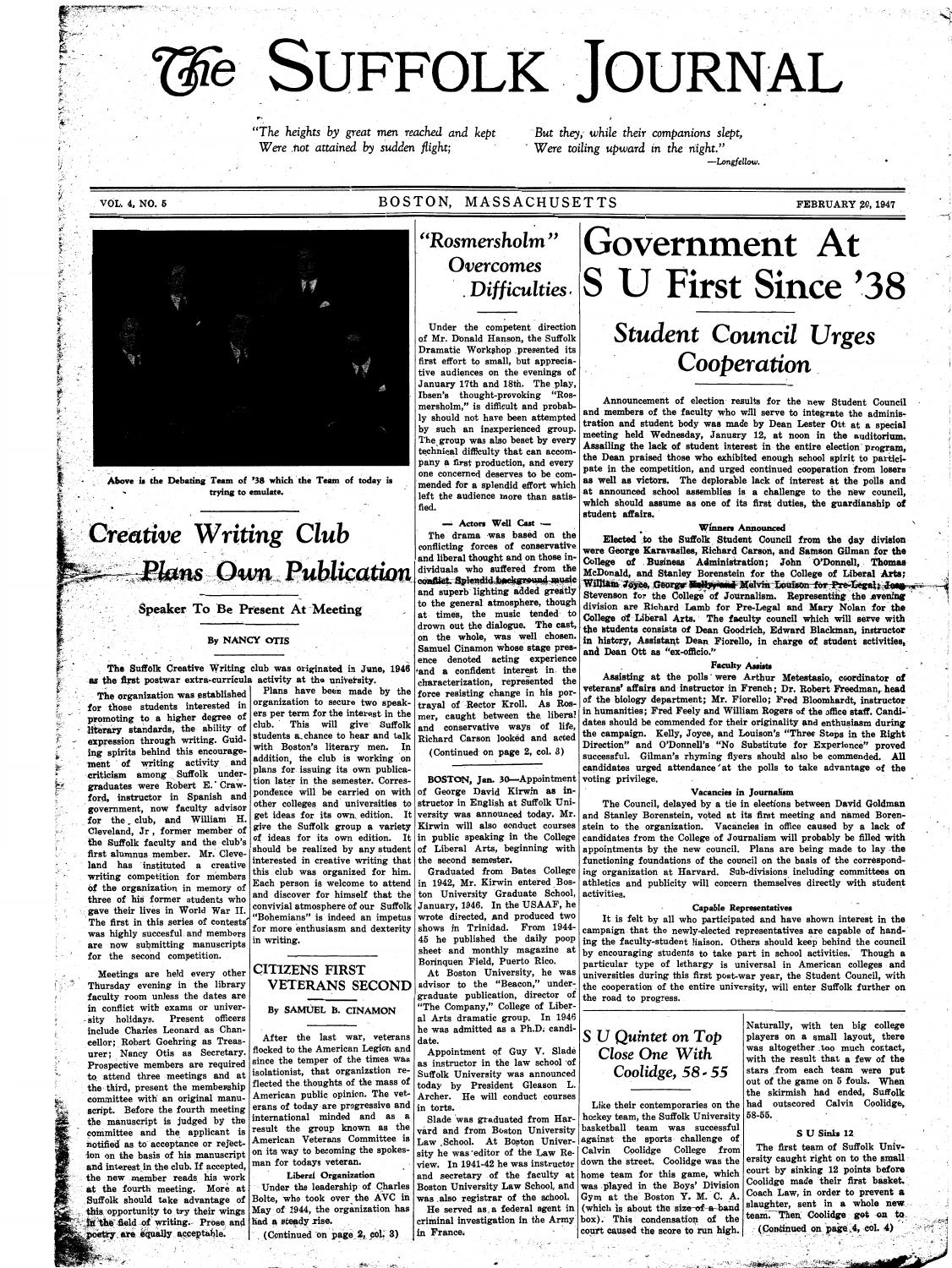**SUFFOLK JOURNAL** Official newspaper published by and for the students of Suffolk Editorial and Advertising office in the Suffolk University Build**ing,** 20 Derne St., Boston, Massachusetts.<br>Subscription Price, .50 per year. Single Copy, .05. ( Continued from page 1) as Ibsen must have intended, in spite of a pronounced Philadelphia accent and the terrific handicap of having only a short time in which to learn a long and difficult part. As Rebecca West, desperately interested in bringing her beloved Rosmer into the new school of thought, Gail McHugh acted with feeling, though at times, she tended to over-dramatize. In the role of Ulric Brendel, who supplies the only touch of wit in an otherwise morbid drama, Irving Weisproud and eccentric . professor. James Rowan as Peter Mortensgaard appeared more at-ease on a stage sofa than most people do in their own homes, and while we feel that Joan Stevenson as Madame Halseth could have made her role<br>more realistic, we are satisfied that Club-Joyce Lunde the sofa got its proper share of living expenses while we are going  $\begin{bmatrix} \text{a} \\ \text{a} \end{bmatrix}$  and was responsible for dusting.

+ **EDITORIALS** + Note of the Mile performances. Special credit<br>  $\begin{array}{r} \text{EDITORIALS} \\ \text{F1} \end{array}$   $\begin{array}{r} \text{F2} \end{array}$   $\begin{array}{r} \text{F3} \end{array}$   $\begin{array}{r} \text{F4} \end{array}$   $\begin{array}{r} \text{F5} \end{array}$   $\begin{array}{r} \text{F6} \end{array}$   $\begin{array}{r} \text{F6} \end{array}$   $\textbf{EDITORIALS}$   $\begin{array}{|l|l|} \hline \textbf{1} & \textbf{1} & \textbf{1} & \textbf{1} & \textbf{1} & \textbf{1} & \textbf{1} & \textbf{1} & \textbf{1} & \textbf{1} & \textbf{1} & \textbf{1} & \textbf{1} & \textbf{1} & \textbf{1} & \textbf{1} & \textbf{1} & \textbf{1} & \textbf{1} & \textbf{1} & \textbf{1} & \textbf{1} & \textbf{1} & \textbf{1} & \textbf{1} & \textbf{1} & \textbf{1} & \textbf{$ and Ben Orent as business manag-<br>ers; to Audrey Weiss, Joyce Lunde, up; to Samson Gilman, Sylvia<br> **Gladstone, and Ray Bernstein for** 

## Letters To The Editor

*The-*

Quirk, Charles Avery, Joseph Lavash **Feature--Al Liner, Samuel B. Cinamon, Sheldon Beigel more realistic, we are satisfied that** 

Advertising rates on request. **Editor-in-Chief**  Sumner H. Freedman **Managing Editdr**  Nancy Otis **Advertising Managers** 

\_David B. Green

Sports Editor--Mel Adelson<br>Sports Reporters--Donald Harrington, William Robinson, Mel Louison, dust Ern Meister **Credit Is Due Credit Is Due Credit Is Due** 

Art-Alvin Galber

Robert Singer

**Advertising Staff**  Sylvia Gladstone **Business Manager 6 Circulation Manager<br>
1997 1 Paul G. Buchanan** Paul G. Buchanan **EDITORIAL STAFF News--Stanley** Borenstein, James Wallace, Earl Erickson, Larry

### **"ROSMERSHOLM".**

**Faculty** Advisor-Fred B. Bloomhardt

❖❖❖❖❖❖❖❖i'❖❖❖•:O❖❖❖❖❖❖❖❖❖❖❖❖❖❖❖❖❖•H-❖❖❖❖❖❖❖❖❖❖❖❖❖❖❖❖ mans and Herbert Kline for stage

BEACON HILL ENDOWMENT

The very word *endowment* connotes millions of dollars to the ers; to Audrey Weiss, Joyce Lunde, ent-day billion-dollar-minded American. The term *university* Esther Salloway. Norma Freedpresent-day billion-dollar-minded American. The term *university* conjures up pictures of a group of vast colleges and graduate schools man, Beatrice Butler, and Eleanor all conceived and executed in the grand style. all conceived and executed in the grand style.<br>
Such, in these trying forties, is the American notion of the uni-<br>
Constance Coulopoulos for publi-

Such, in these trying forties, is the American notion of the uni**versity and its endowment.** Not that we decry this notion. It is city; to Gail McHugh for make-<br>popular enough to command some respect.

The American in the street is not the only member of our social Gladstone, and Ray Bernstein for<br>Ir who looks to vastness, wealth and fine feathers as the ultimate programs, to Robert Singer for order who looks to vastness, wealth and fine feathers as the ultimate programs, to Robert Singer for criteria of the standing of an educational institution. Occasionally, sound effects; and to Mrs. Donald criteria of the standing of an educational institution. Occasionally, sound effects; and to Mrs. Donald university men themselves are guilty of the illusion. university men themselves are guilty of the illusion.

The Suffolk group of Colleges is in the process of obtaining uni- $\tau$ <sub>thanks</sub>. versity recognition before the law of the educational braintrusts. For generations, the universities of Europe have been respected, not for their material splendor  $-$  for many of them are humble homes of learning, indeed - but for their influence upon the culture and progress of the dynamic society they were founded to serve. As with all liberal organizations<br>Suffolk is not entirely without an endowment. It is not a material AVC has had red herrings thrown

Suffolk is not entirely without an endowment. It is not a material one; you cannot find it on the auditor's reports. It is more of a at it. "Red" is an oft repeated tradition, something intangible, something one breathes even while epithet used to attack any group tradition, something intangible, something one breathes even while inhaling the air as he climbs this hill of all the hills within the Hub. that is at all liberal minded and<br>In Suffolk University lie opportunities for those who wish to that has been thrown at AVC. "We

In Suffolk University lie opportunities for those who wish to *that* has been thrown at AVC. "We<br>advantage of educational facilities equal to the best, for those oppose the entrance into our ranks take advantage of educational facilities equal to the best, for those oppose the entrance into our ranks  $\frac{1}{2}$  who would study as they work

This institution has proven its stability and its worth in more Party and we shall strive to prethan forty years of service. Without resources at its inception, it vent them when and if, by subter-<br>has developed five schools and colleges of high order. Ahead are fuge and decit they gain such has developed five schools and colleges of high order. Ahead are fuge and decit they gain such<br>horizons of unbounded possibilities because of its location, its pro-<br>entrance, from attempting to use horizons of unbounded possibilities because of its location, its pro- entrance, from attempting to use gressiveness, and its spirit of cooperation with those who must work  $\langle \text{AVC} \rangle$  as a sounding board for and who will study. These high ideals of service, together with the their own perverse philosophy. and who will study. These high ideals of service, together with the ministrations of a faithful Faculty and Executives, have made Suffolk That is a statement from AVC.

month for housing. Yet, over 60% of all housing built under present legislation rents for more than \$50 per month. These are *government figures.* ' Something must be done to bring rental housing prices into line with what veterans can afford to pay. The Wagner-Ellender-Taft Bill will proyide enough rental homes **at** prices veterans can afford. *<sup>1</sup>* The heavy emphasis in the bill is to make our present American system provide decent shelter for all its citizens in the low and mediumincome brackets. This bill passed the Senate by an overwhelming vote, but failed in the House of Representatives in the last session of Congress. It is being fought vigorously by the same real estate interests who would like to see rent controls removed entirely. The W-E-T Bill needs the support of every individual and group in' the country who believe that the veteran is entitled to decent housing at a price he can afford. This bill must not be defeated **again.**  \* \* \* \* \* means simply that "the world owes me a living," is not the attitude of today. The AVC housing campaignas two aims - maintenance of rent control nationally and locally, and, passage of the *Wagner-Ellender-Taft* bill to assure a low cost housing development. AVC is progressive and inter-<br>ationalist in nolitics. "One nationalist in politics. World" gave it birth and it realizes that America can not stand alone in the world as after the first world war. **S U Chapter Organized**  There is an AVC chapter in this school. Meetings are held on Thursday afternoon at twelve- fif-**LAP.** *7662*  **BONACCORSO. BROS. BARBER SHOP 73 Cambridge Street, Boston formerly 3 Green St., Boston**  teen, in Room, 6B. AVC's greatest interest at present is in getting members. The great majority of the veterans have not yet made up their minds as to which of the numerous organizations to, join. If the policy of one world is successful, then AVC will be success $ful - if not, it will fail.$ Radio Service Telephone **Laf.** 9430 Amplifiers for Rent Refrigerators Electrical Appliances SAM'S RADIO & AUTO SERVICE Accessories New and Used Radios **Lav-Away Plan or Terms 103 Cambridge Street Boston, Mass.**  - **COMING SOON!** *Barry's* **"ANIMAL KINGDOM"**  As produced by the Suffolk University Dramatic Workshop-Donald Hanson, Dir. **Performances in the Auditorium** *and a Tickets on Sale Shortly Tickets on Sale Shortly* 

**AVC** 

#### ( Continued from page 1)

who would study as they work.<br>This institution has proven its stability and its worth in more Party and we shall strive to pre-

. In this editorial you inferred that  $T_{\text{Q}}$  Th this editorial you interfed that  $T_{\text{Q}}$  THE EDITOR:<br>many veterans saw the petition for the increase in the subsistance allowance for student-veterans, but didn't sign it for the reason that they were too lazy, or that (slurringly) they were satisfied with

tified, rather than for the reason that they were lazy.

golden eggs? Why, when a gen- $\begin{bmatrix}$  sponsible for helping activities erous government gives you an  $\begin{bmatrix}$  for the students of Suffolk was put allowance to live on, ask for more  $\begin{vmatrix} 0 & \text{the } \text{target} \end{vmatrix}$  destruction. In addition to his and more until every decent<br>citizen has you catalogued as a citizen has you catalogued as a has canvassed the Beacon Hill dis-<br>moocher and a man who intends to  $\frac{1}{2}$  that for student reams. He has moocher and a man who intends to trict for student rooms. He has live on the fact that he was drafted live on the fact that he was drafted handled the  $\frac{1}{n}$  finances of the

those who have served. Let's act

man did an excellent job as the and the great number of other was tipped on. A certain student The Workshop has proved itself work much harder than I do now  $\begin{vmatrix} \text{sum} \\ \text{first} \\ \text{children} \end{vmatrix}$  outgrown their with this first difficult production, to make ends meet. However, the  $\int_{0}^{\text{first children}}$  childhood, for a group had and under the same direction effect of the work would probably conveniently turned, the jukebox Many G. I. students don't know what is going on here as far as student actvities , are concerned. You come here for classes and<br>return home when they are over. their subsistence.<br>their substance.<br>the matrix are making out. It's time someone Allow me to speak for myself are making out. It's time someone<br>ad the great number of other was tipped off. A certain student students who saw the petition and at Suffolk started things rolling on.<br>students who saw the petition and a large scale. He brought about didn't: sign it for the reason that  $\begin{vmatrix} a & large \end{vmatrix}$  scale. He brought about they believed that it was not jus- most of the sports activity as well<br>tif all orthorough the sports as many of the clubs. He even secured the rec hall from the<br>faculty for the student body. He I (and many others) believe that  $\frac{12}{100}$  for the student body. He the government is being generous was practically in complete charge  $\left| \text{ of } \right|$  our successful Thanksgiving with us in allowing any money for  $\begin{vmatrix} 01 & 011 \\ 01 & 011 \end{vmatrix}$  dance and was responsible for to school. If the money were not securing a juke box for the rec hall.<br>to school. If the money were not support the Unfortunately many students at allowed, I for one, would have to Unfortunately many students at be salutory; rather than otherwise; around and were playing records<br>be salutory; rather than otherwise; for free when the jukbox company while performances. Special credit witness the fact that so many of  $\begin{bmatrix}$  for free when the jukbox company is due the hardworking people today's successful men worked salesman arrived on the scene. their way through college, paying  $\left| \begin{array}{c} \text{Sometime later, after the machine} \\ \text{had been smashed, the company} \end{array} \right|$ tuition, and supporting themselves. had been smashed, the company Why kill the goose that lays the removed the box. The man resuper school spirit, this student

and served three or four years, for basketball team.<br>
the rest of his life?  $\begin{array}{r} \text{Yes, John O'Donnell should be} \\ \text{We're supposed to be men --} \\ \text{so much has been said about the} \\ \text{A certain clique of freshman have} \end{array}$ effect of the war on making men of  $\begin{bmatrix} \text{c} \\ \text{claimed} \end{bmatrix}$  that they have been misrepresented by our Student Council like men, accept what we honestly president. To back up their claim, are due, but not forget the fact  $\frac{1}{2}$  their circulated a neition plasment are due, but not forget the fact they circulated a petition placing that a grown man is supposed to the higher and CI annual for not that a grown man is supposed to the blame on O'Donnell for not<br>be self-sufficient and completely  $\begin{vmatrix}$  receiving subsistance checks on be self-sufficient and completely receiving subsistence checks on capable of supporting himself. pable of supporting himself.<br>The government is giving all of  $\begin{vmatrix} \text{time.} & \text{It} & \text{is understandable} \\ \text{some} & \text{interner, who} & \text{have } \text{inst} \end{vmatrix}$ The government is giving all of some veterans who have just<br>us at least sixteen dollars a week, noting from heing led spound by us at least sixteen dollars a, week, returned from being led around by in addition to paying our expenses. in addition to paying our expenses. the nose in the service, should sign  $A$  few hours' work will raise that  $\frac{1}{1 + \frac{1}{1 + \frac{1}{1 + \frac{1}{1 + \frac{1}{1 + \frac{1}{1 + \frac{1}{1 + \frac{1}{1 + \frac{1}{1 + \frac{1}{1 + \frac{1}{1 + \frac{1}{1 + \frac{1}{1 + \frac{1}{1 + \frac{1}{1 + \frac{1}{1$ A few hours' work will raise that this ignorant petition, but many<br>amount to a figure sufficient to pay signed simply because they enjoy amount to a figure sufficient to pay signed simply because they enjoy all of our expenses and a good being led  $\overline{I}$  is bight time that someall of our expenses and a good being led. It's high time that some-<br>many luxuries beside. beside.  $\begin{vmatrix} \text{one} \\ \text{one} \end{vmatrix}$  one patted O'Donnell on the back JOHN P. WISE, for his good job, and it is also high JOHN P. WISE, for his good job, and it is also high (Combat veteran, USMC) time that Suffolk students began time that Suffolk students began to do some thinking for themselves.<sup>t</sup> ROBERT W. OOLLINS

 $\overline{\mathcal{L}}$ . *-f'* · glimps, · theatrE

> *,,i*  <u>.</u><br>پ

 $\frac{1}{2}$ 

#### TO THE EDITOR:

In your latest issue you published an editorial titled Let's All *Stand Together.* 

University a potential leading University of the Country. Our need now is a permanent endowment fund. Suffolk University was founded originally as a school of opportunity for poor boys. It is time that the public realizes that Suffolk fills the needs of the average, but later influential men and women. There is no need for this blockade of recognition. Let's all climb the hill together and fight for what is rightly ours. \* \* \* \* **W- E-T**  Less than  $14\%$  of all veterans can afford more than \$50 per The AVC is opposed to the idea that the Veteran has a divine right to plunder the public purse. This does not mean that the AVC is unconcerned with the problems of the veteran. It has fought for veteran's rights and is now fighting the problem of sixty-five dollars a month versus the cost of living. The **idea** of placing citizenship first **OF DISCHARGES Wallet Size Regular Size**  Diamond Blue Print Co. 92 Tremont St. Tremont Temple Block

University.

**VETERANS** 





-,~-:> / ,. \_\_\_\_\_\_ ....,.\_;

 $\cdot$   $^{\prime\prime}$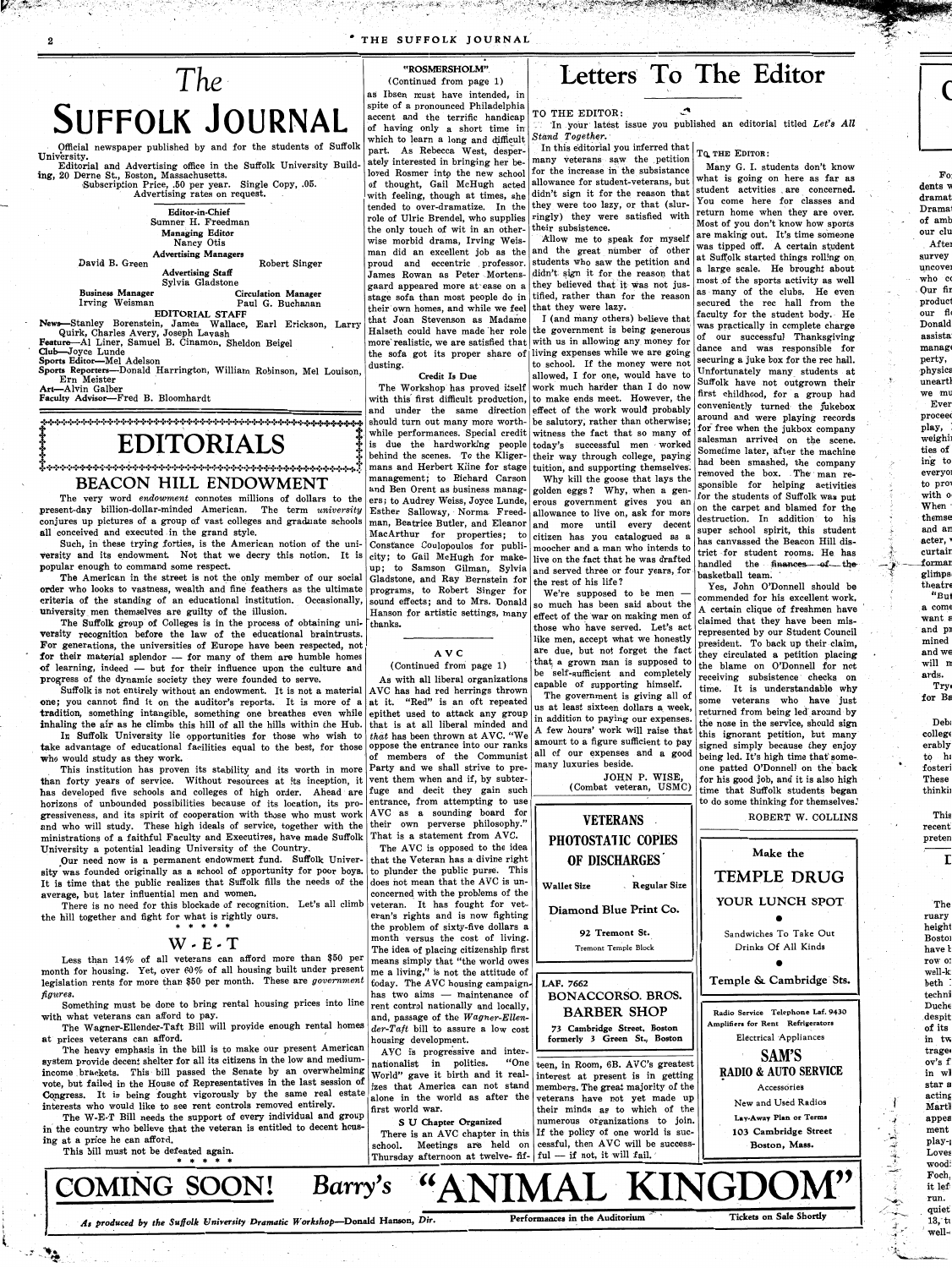THE SUFFOLK JOURNAL



By Joyce Lunde Club Editor

#### **HEADING UP THE STAGE**

For some time dramatics had been viewed askance by those students who had a suppressed eagerness to prove their worth in creative dramatization. At last their voices were heard. The newly organized Dramatic Club opened its doors wide to greet an overwhelming number of ambitious actors and appreciative workers. It was foreseen that our club could be crystalized and made into a vital part of S. U.

After making an exhaustive survey of our specific group, we who could be used in the club. Our first step was to organize a production staff. At the head of our flourishing group is Prof. Donald Hanson. With his able assistance, we assigned a stage manager, scenery, lighting, property, and sound crews. physical set-up of our auditorium unearthed many handicaps which we must overcome step by step. proceed, we decided on our first further enlightenment upon philoplay, Rosmersholm, carefully weighing the values and possibilities of the production and conforming to certain standards. After everyone was given a fair chance to prove his ability in competition with others, we selected our cast. When the players had familiarized themselves with the entire play and analyzed in detail every character, we began rehearsals. As the curtain opened on our first performance, the public procured a glimpse of the caliber of our theatre group.

大学大学 ちゃ

"But now, it's high time we had a comedy," echoes the public. We want a comedy that is wholesome, and predominant. We are determined to keep our standards high, and we will choose only plays which will meet certain definite standards.

Tryouts have now been selected for Barry's The Animal Kingdom.

### DEBATING CLUB

Debating activities among the colleges have increased considerably. It is quite worth while to have intercollegiate debates fostering exalted public discussion. These debates help to direct the thinking of the student.

#### PHILOSOPHY- CLUB

This Philosophy Club which has recently come into vogue makes no pretense to be an exhaustive for its own benefit.

### DRAMA SLANTS By LARRY QUIRK

The months of January and February invariably represent the height of the drama season in Boston, and, as in past years, we have been treated at this time to a WHO'S WHO. row of distinguished plays starring well-known personalities, Elisabeth Bergner, a skillful dramatic

小学大学 にって

منبور<br>پهلوینې<br>د لمان

research group. The field of philuncovered much talent and decided osophy is too vast for an understandable concept on the subject to emerge. A boundless amount of material has been uncovered and thorough investigations have been conducted.

The members of the club can only strive for a broadened insight The of the causes and reasons of the development of philosophic studies led logically into theories. The club is on the right track, and is Everyone being anxious to yielding results which have thrown sophical patterns.

> In the meantime they are applying the very principles they learn, and are conditioning themselves to habits of thinking and feeling, so to speak, of which they are probaly not aware.

The next forum will be in session on the evening of February 19, 1947 at 8 P.M. The guest speaker will be Michael Lindsay, a Rhodes scholar, who is at present studying at Harvard. Mr. Lindsay spent several years with the Communist forces in China acting as their publicity director. To attend this forum would be worthwhile and inspiring.

#### ITALIAN CLUB

The Italian Club has been formed for those who have a deep and growing love for the subject, and who wish to achieve better comprehension of the story of Italy. Italy is a country that has been neglected in study, and the club hopes to objectively bring out its brighter points.

The IC intends to hold meetings with other colleges and will have guest speakers lecturing on the peculiar importance of Italy and its underlying possibilities.

It is believed that the club will sponsor dances and refreshments

Worcester-born Arthur Kennedy, Beth Merrill and Ed Begley turning in strong performances. This play has just begun what appears

to be a long and lucrative Broadway engagement.

## Profile of An Educator By JOSEPH LAVASH

This month the spot light is on a new member of the faculty, associate Dean and registrar Donald W. Goodrich, who was appointed to Suffolk University late last month. He is truly a remarkable person, as I'm sure you'll agree from his past record.

He was born in Brooklyn, N. Y. in 1898, (many people from that country have done well), and there remained to see the dawn of the century.

He attended high school at Phillips Exeter in New Hampshire and in 1915 he entered Williams College. While there, he sang in the glee club. In 1918 he had to leave college to answer the call of his country. Being very fortunate, the war ended almost as soon as it took him to discard his civilian clothes for the uniform, and he was out again in three months. He again entered Williams to graduate with a "cum-laude" B. A. degree (with high honors).

He then entered Harvard to chalk up another degree, this time, M. A. in English. He graduated from Harvard in 1920. During his stay at Harvard, he belonged to the glee club and was on the track team.

After he finished college, he traveled extensively through Europe and South America. He likes to travel, but most of all, he likes mountain climbing. He climbed the Alps in all the European countries that the Alps touch. He returned from his many trav-

els to start his career as an educator in the middle twenties. He first taught English at Hoosac preparatory School, then moved on to teach at Lawrenceville and Amalpais. Next he was head master at Buckley Country Day and then head master at Calvert preparatory school.

During World War II, he was assigned to the Information and Education Division of the War Department. He left the service as a Lieutenant Colonel, after having received the Army commendation ribbon with the oak leaf cluster.

Anyone would think, that up to now, Dean Goodrich had lead a pretty full life, and that he had! But on top of all his accomplishments he has raised a family, two boys and one girl. All three are Med., one at Princeton, and the sons were in the service).

Commencing his duties here at Suffolk late last month, Asst. Dean Goodrich will assist Dean Lester R. Ott in the direction of the Univ-AT SUFFOLK U. ersity's colleges of Liberal Arts, has been infused by the British Business Administration, and into many of these backward and

## Question! Is British Colonial Policy Imperialism?

#### **IRC** Seeks The Answers By C. K. AVERY

S. U.'s third Forum, sponsored by the International Relations Club, opened with the challenging question, "Is British Colonial Policy Imperialism?"

To get a point of view on such a controversial subject, the IRC invited Benjamin Rivlen to pro and Aram Zelevian to con the question.

Before a large attendance, unprepared Benjamin Rivlin, member of the World Peace Foundation and graduate student at Harvard. opened the Forum by defining Imperialism. Said Rivlen, "Imperialism is the domination of one state by a stronger state." Mr. Rivlen went on to review Britain's Empire and the precarious position Britain is now in. Well informed of Britain's position through travel and study, Mr. Rivlen found that a neucleonic group of Pro-Britons dominate colonial areas, making them "self-independent" but still under British colonial rule.

"Today, said Mr. Rivlen, Britain's Labor Party is willing to grant increased rights to many of her colonies, yet the Labor Party still holds to the old ideas of Colonial Imperialistic policy for fear of endangering Britain's central and powerful position as an Empire." In closing Rivlen stated that the British Colonial policy is not moving in the right direction.

Aram Zelevian, Member of the British Intelligence Office of Occupation in the Middle East, author, journalist, and teacher, began his con argument by declaring imperialism as being political expansionism.

"There are two kinds of political expansion," began Zelevian, (1) "exploitation for the exploiters" and (2) "colonial empires exploiting territory for all interests." "Imperialism, continued Zelevian, is not dreadful, but just like  $\mathbf a$ business."

#### **British Control Needed**

Speaking on self-government and freedom of colonies, Mr. Zelevian felt it would be disastrous for those not yet ready for self-government. In 1932 when the British gave Iraq her independence, the Druse wars came about causing much bloodshed. Today India is seeking her freedom, but Mr. Zelevian believes India is not ready for her freedom now in colleges; one at Harvard from British control; that once given her freedom the Moslems and girl at Wellesley. Both of his Hindus would turn on one another spreading much bloodshed.

Mr. Zelevian brought to light some of the things British Imperialism accomplished throughout the years. "Culture, said Zelevian, ignorant peoples."

the fact that before Britain had developed her culture, she owed its origin to the very people she is today trying to "culturalize." After Mr. Zelevian had finished his speech, Mr. Rivlen gamely got up before the audience and declared, "Mr. Zelevian is right in many of his views, but the Democracies went into backward areas and tried to enforce Western ideals and culture where people in such territories had other beliefs perhaps as good as our own. These people are not ignorant, as Mr. Zelevian claimed. The colonies need help and the Western powers are not giving them enough or the right kind of aid."

Mr. Zelevian forgot to mention

#### Britain Wants Oil

Mr. Zelevian did not challenge this point but was immediately questioned on Palestine. Mr. Zelevian reluctantly answered the Palestinian question declaring, "The Balfour Declaration was instituted to cope with the situation as it existed in the time of its writing. Today, the Nazi scourge has caused Jews to migrate back to the Homeland. The Arabs oppose the entrance of Jews into Palestine and if the British were to step out, blood would surely fill the streets. of Palestine. The Zionists do not want the British to leave, but the Extremists feel they are ready and capable of fighting the Arab opposition."

To this, Mr. Rivlen added, "The British were committed to move out of Palestine, but oil in the Arab states has increased the strategic value of that area, forcing her to stay."

When asked if backward and strategic areas should be internationalized, Benjamin Rivlen answered, "This would only add to the confusion. If the power behind a movement operates properly and does all it can to better a critical condition as soon as possible, there would be no need to Internationalize."

Rivlen was right in tune with the philosophical bit that came out of the 18th century Cretan problem that, "One hat will fit but one head." And to this, one may close with the question - What if the hat is so big that it falls over our eyes and blinds us; or the hat so small that it sits atop our dome, an easy prey to a strong wind?

### Suffolk University

| echnician whose last play, "The                 | By STAN BORENSTEIN                                                                                    | I speak not only for myself, but    |                                     | <b>BOOKSTORE</b>     |
|-------------------------------------------------|-------------------------------------------------------------------------------------------------------|-------------------------------------|-------------------------------------|----------------------|
| uchess of Malfi," failed to click               |                                                                                                       | for all the students, when I say    | George also took part in the        |                      |
| espite the excellent performance                | GEORGE S. KARAVASILES                                                                                 | that we are proud to have a man of  | junior and senior dramas and in     | now                  |
| $f$ its star, appeared here last week           |                                                                                                       | his caliber guide us over the rough | 1943, won the Mass. State Festi-    | In Hall 1            |
| u two short plays, Strindberg's                 | C. B. A. '50                                                                                          | spots, through the dark uncertainty | val Award for the outstanding       |                      |
| ragedy, "Miss Julie," and Chek-                 | One of S. U.'s most active fresh-                                                                     | - through - to the prelude of       | characterization.                   |                      |
|                                                 | v's farce, "A marriage Proposal,"   men of the afternoon division is                                  | success.                            | In the service, Karavasiles was     |                      |
|                                                 | 1 which the famuos continental George Karavasiles. In addition                                        |                                     | an aviator mechanics instructor     |                      |
|                                                 | tar again demonstrated her unique   to being a member of the S. U.   school activities. He was presi- |                                     | and aerial engineer at Keesler      | <b>PENNANTS</b>      |
|                                                 | cting power and dramatic range. Dance Committee and Dramatic dent of the Round Table Club, vice-      |                                     | Field, Miss.                        |                      |
|                                                 | fartha Scott, late of Hollywood, Club, George was the master of president of the microphone club      |                                     | George has studied the violin for   | <b>PENS</b>          |
|                                                 | ppeared in a new comedy, "Apart- ceremonies at S. U.'s Pre-Thanks- (public speaking) and was voted    |                                     | years and was associated with       |                      |
|                                                 | nent 17-B," and of course, as all giving Day Dance and Dance "most popular," "best dressed boy"       |                                     | local orchestral groups and used    | <b>JEWELRY</b>       |
|                                                 | lay-going Bostonians know, "John Ticket chairman for the afternoon and "best dancer" at English High. |                                     | to broadcast every Sunday on the    |                      |
| oves Mary," with fellow Holly- classes as well. |                                                                                                       |                                     | YMCA Forum groups. He also          |                      |
|                                                 | voodites William Prince and Nina   Before enrolling as a C. B. A.                                     | New England's Foremost              | sings with bands occasionally.      | <b>PLAQUES</b>       |
|                                                 | "och, seemed destined, at the time student at S. U., George had at-                                   |                                     | When George completes his           |                      |
|                                                 | t left Boston, for a long Broadway tended Lynn English High and                                       | Photographers and Limners           | courses here at S. U., he intends   | <b>BOOKS – PAPER</b> |
|                                                 | un. "All My Sons" which opened later was a corporal in the Army                                       | PURDY                               | to prepare for a career in business |                      |
| uietly at the Colonial on January Air Corps.    |                                                                                                       |                                     | by taking some postgraduate work    |                      |
|                                                 | 3, turned out to be a surprisingly While at Lynn English, Kara-                                       | 160 Tremont St.<br>· Boston         | in business management.             |                      |
|                                                 | well-executed hunk of drama, with vasiles was a participant in many                                   |                                     |                                     |                      |
|                                                 |                                                                                                       |                                     | <b>CONTRACTOR</b>                   |                      |